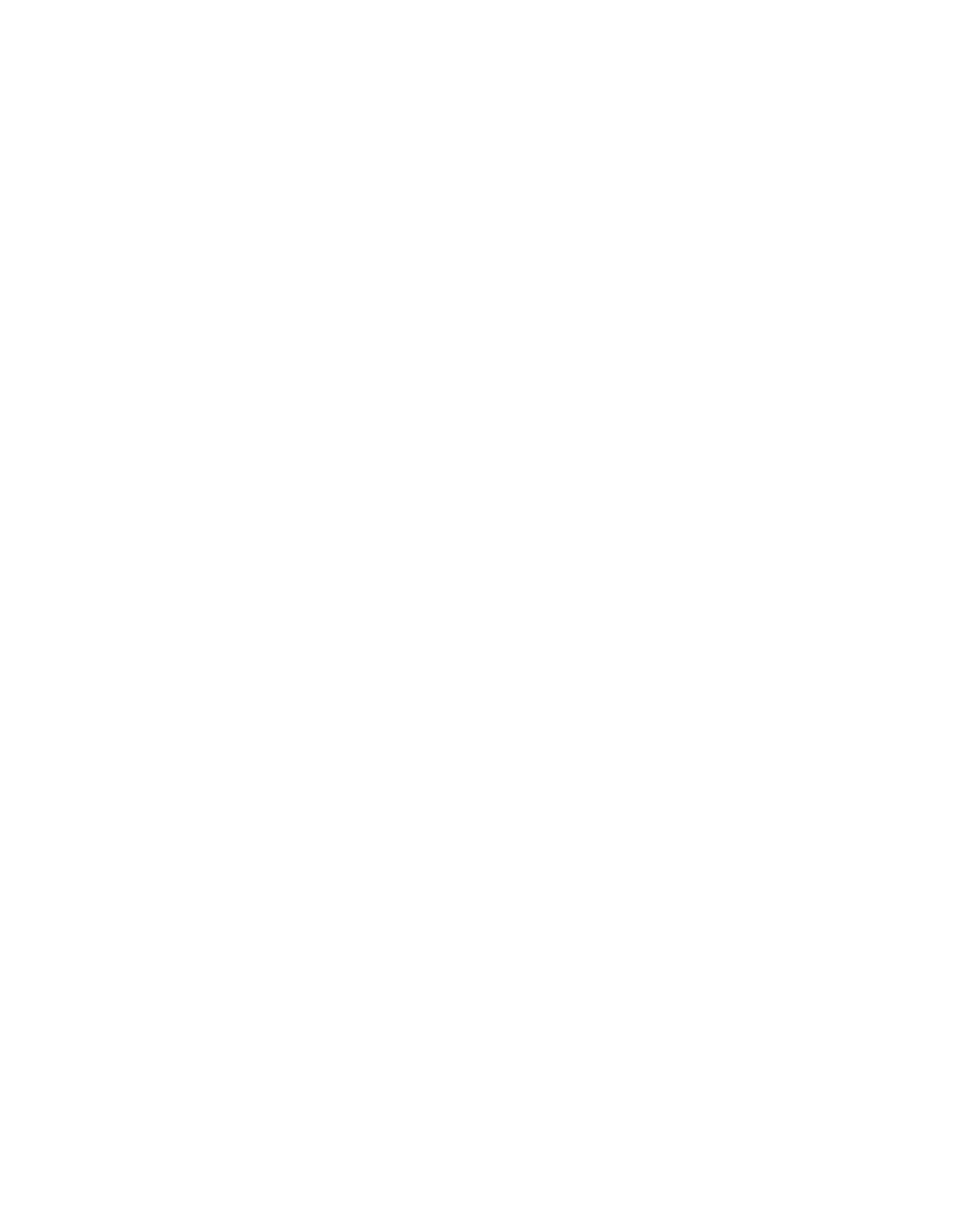# AMENITY RULES AND REGULATIONS **Table of Contents**

| <b>ELKHORN POLICY</b>     |
|---------------------------|
| ELKHORN RULE NO. 2        |
| ELKHORN RULE NO. 3        |
| ELKHORN RULE NO. 4        |
| ELKHORN RULE NO. 5        |
| ELKHORN RULE NO. 6        |
| ELKHRON RULE NO. 7        |
| ELKHORN RULE NO. 8        |
| ELKHORN RULE NO. 9        |
| <b>ELKHORN RULE NO.10</b> |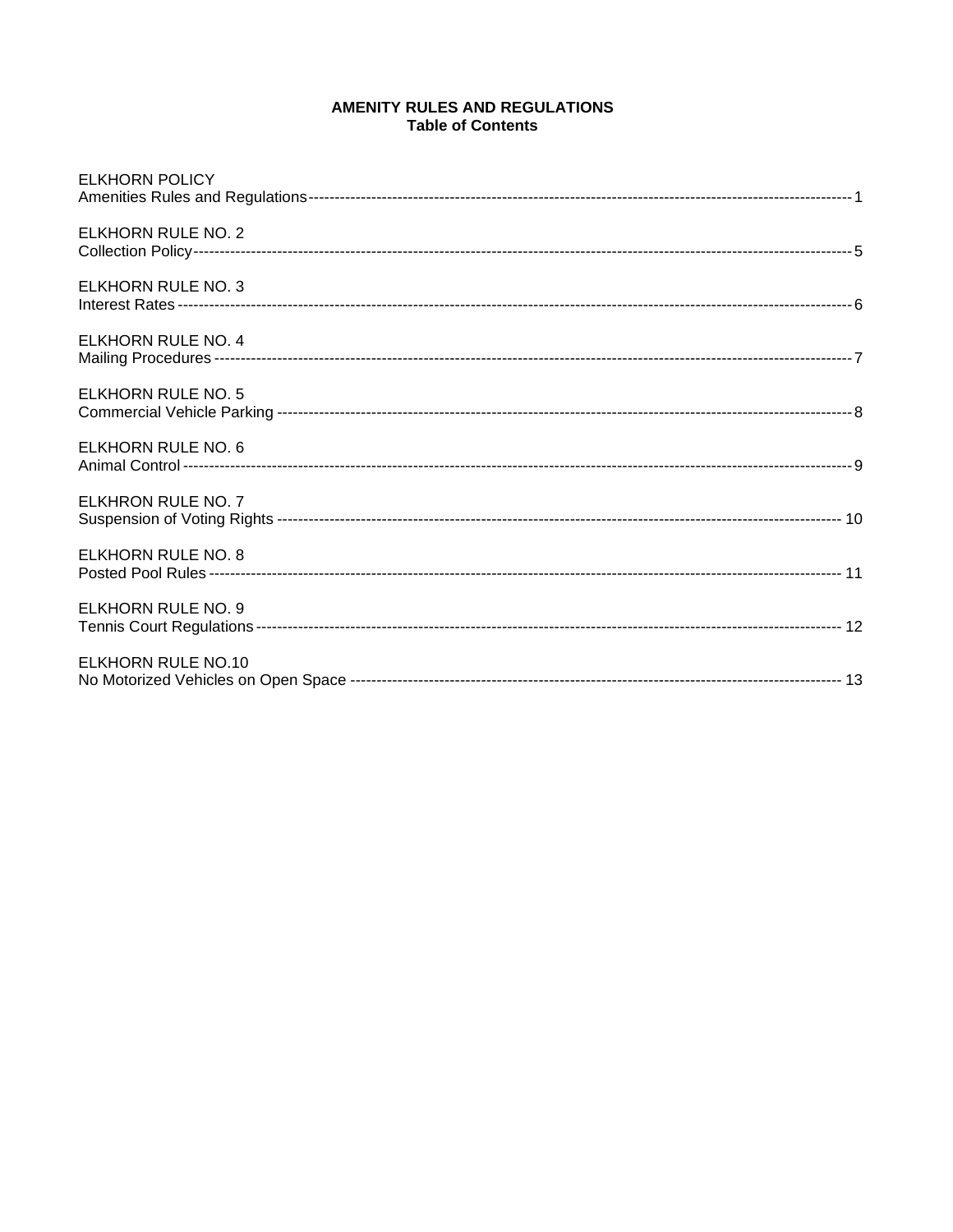

# **AMENITY CARD POLICIES GENERAL RULES**

Access to and use of all Sun Valley Elkhorn Association amenities will be governed as follows:

1) **ACCESSING AMENITIES**: Access to amenities, without charge, shall be limited to owners, authorized family members and their resident guests. Personal non-resident guests accompanied by property owners shall be charged a \$5.00 amenity access fee. All guests who accompany a long-term tenant shall be charged a \$5.00 amenity access fee. Public access at all amenity locations for programs, lessons and clinics shall be charged a \$5.00 amenity access fee in addition to published program, lesson, and clinics fees. Public access is only permitted during authorized programs, lessons and clinics approved by SVEA, or, when accompanied by a valid cardholder. Access for all guest classifications, charges and fees as described herein are subject to change from time to time as may be deemed appropriate by the board of directors.

- a) Resident guests shall include any non-owner who physically resides in Elkhorn.
- b) Property owners must pre-register their resident guests before access to the amenities is granted without incurring the \$5.00 per guest amenity access fee.
- c) Personal non-resident guests shall be defined as any personal guest of an owner or resident who does not reside in Elkhorn. Owners and residents shall accompany and remain with non-resident guests at all times while guests are within the Elkhorn amenities. Other than Sun Valley Elkhorn Association sponsored activities, Elkhorn amenities shall not be used for commercial and/or for-profit use by any individual(s) or entities, or for any other entertainment purpose, including but not limited to private tennis and swim lessons not expressly authorized by the Sun Valley Elkhorn Association.
- d) All guests of a long-term tenant, emergency workers, VIP, employees, or short-term tenant, that does not possess an individual amenity card shall be charged a \$5.00 amenity access fee per person per visit at all amenity locations.

# **OWNERS, GUESTS, AND AMENITY CARDS**

2) **ISSUING AMENITY CARD:** Amenity cards shall be issued under the following guidelines.

a) Deed Owners, Spouses and their children shall each be issued Owner/Family Member Amenity Cards.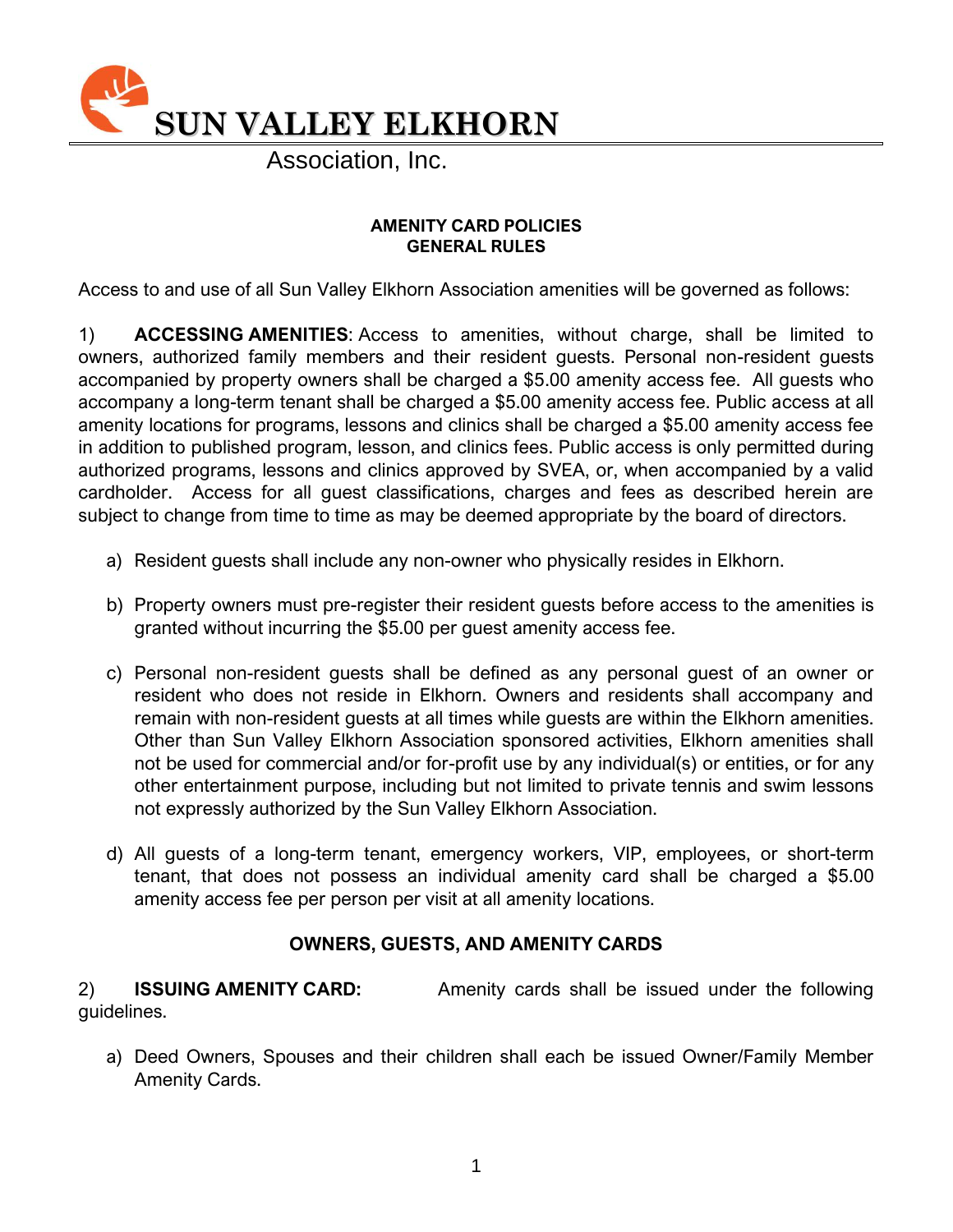- b) Resident guests, Long-term Tenant, Short-term Rental Guests shall be issued amenity cards in accordance with their classification. Such amenity cards shall be issued at the direction of the property owner and/or his/her authorized rental agent and shall expire at the end of the term of stay and/or lease of the resident guest, not to exceed 12 months.
- c) All amenity cards shall be issued only after the person to whom the card is to be issued shall have properly and adequately identified him/herself. Adequate identification shall consist of a driver's license or other form of ID, which shall include a picture of the person being identified.
- d) For additional information concerning the issuance of amenity cards, see the Amenity Card Guidelines contained in Section 8 of these Rules and Regulations.

3) **AMENITY ACCESS FEES**: Personal non-resident guests shall be admitted to Elkhorn amenities only when accompanied by a valid amenity card holder, and upon the payment of the \$5.00 amenity access fee. Personal non-resident guests of a valid card holder shall not require, nor will they be issued a temporary amenity card. Personal non-resident guests shall be charged an amenity access fee of \$5.00 per person per access.

4) **VALID CARD HOLDERS SPONSORING GUESTS:** Property Owner, Elkhorn residents and other Valid Cardholders must remain at all times on the premises with their non-resident guests while their guests use the Elkhorn amenities. All non-resident guests using the Elkhorn amenities must vacate the premises when their Elkhorn resident sponsor is no longer available to accompany them.

5) **NUMBER OF GUESTS:** Valid card holders are allowed a limited number of personal non-resident guests. The number of personal non-resident guests shall be limited to no more than five (5) guests for the pools, and three (3) guests for tennis and pickleball. Property Owners shall generally be limited to the same maximum number of non-resident guests accessing pools and racquet sports amenities as indicated herein; however, property owners may request additional guest access for special events in which they will personally be in attendance after receiving approval from SVEA Administrative Staff and/or the Board of Directors.

6) **RENTAL PROPERTY AMENITY ACCESS AND FEES:** Sun Valley Elkhorn Association property owners renting their Elkhorn property, on a long or short-term basis, shall pay "Annual Rental Access Dues" of six hundred dollars (\$600.00). Upon payment of the Annual Rental Access Dues, property owners shall continue to enjoy full use and access to all Elkhorn amenities whether or not they personally reside in Elkhorn. Family members and personal guests of property owners who rent their Elkhorn property, on a short or long-term basis, shall not have access to amenities unless accompanied by the property owner and pay the amenity access fee of \$5.00 per person, unless all parties reside in Elkhorn at the time of amenity access and are eligible for a guest pass.

7) **ACCESS, FEES, CHARGES AND POLICIES:** Sun Valley Elkhorn Association amenity cards and use policies, fees and charges as described herein are established at the discretion of the Sun Valley Elkhorn Association Board of Directors and may be amended without notice from time to time as deemed necessary and prudent by the Board of Directors.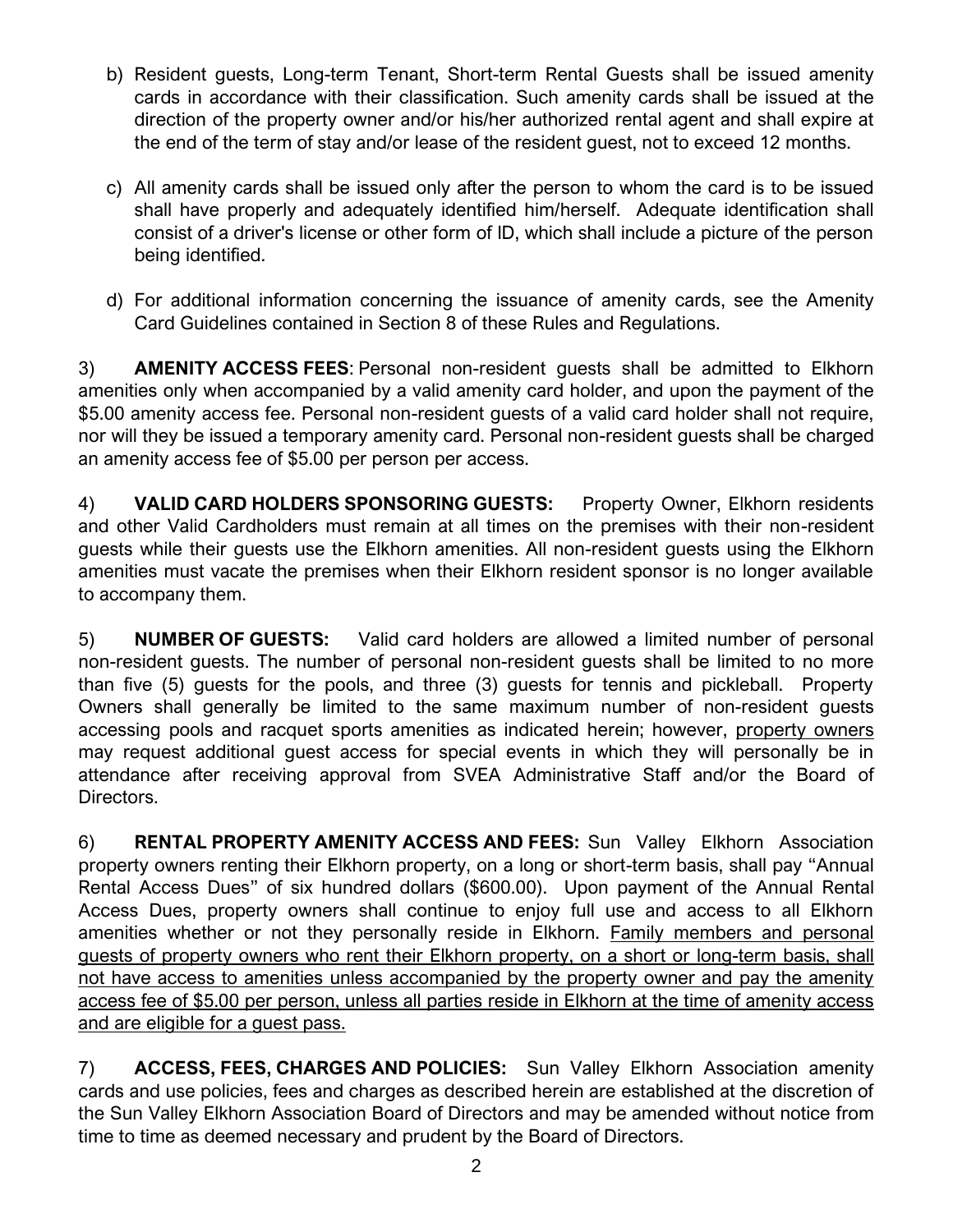8) **AMENITY CARDS:** Amenity cards shall be issued to all persons entitled to receive them who are over the age of eight (8) years. Exceptions to this may be made by the SVEA General Manager where substantial cause is shown. There shall be a \$10 replacement charge for all lost

cards **within three (3) years of the original issue date.** Resident guests shall be issued temporary cards. In no event shall any temporary amenity card expire more than 30 days from the date it is issued.

Owners cards shall be valid for a term of eight (8) years. Owner family member amenity cards shall be valid for no more than 3 years. Upon reaching the age of 24, owner family members shall be issued an amenity card valid for no more than one (1) year.

Owners who rent their residence, upon payment of the Annual Rental Access Dues, can request temporary guest cards to be issued to guests by writing, emailing, or calling the Sun Valley Elkhorn Association and indicating to whom and for what period a temporary card shall be issued. Owners may designate, upon approval by SVEA, a property management agent to issue temporary cards in cases where the owner does not personally manage the rental of his/her own residence. Any property management agent who issues a temporary card to anyone other than a bona fide resident guest shall immediately have the privilege of issuing temporary cards revoked. If access to the amenity card system is revoked, all resident guests for that owners account shall be required to obtain amenity passes from the SVEA administrative office and may be subject to a \$5.00 per card issuance fee. Guests shall present an authorization form or lease agreement from the property owner validating their resident guest status to obtain temporary amenity cards.

Owners cards shall be issued to all bona fide property owners and family members who are listed as such by virtue of having a deed to Elkhorn property issued in their name(s) and becoming property owners as defined within the Master Declaration. Elkhorn members who own multiple properties will be issued only one amenity card.

9) **CORPORATIONS, FAMILY TRUSTS AND BUSINESS ENTITIES:** Properties owned by corporations (Inc., LLC's, Etc.) shall be entitled to have the President, Chairman or Managing Partner of the corporation designate who the owners/shareholders of the corporation are and who is therefore entitled to obtain owner/family cards based on corporate ownership type. Corporations established for the purpose of engaging in rental activity, or subsequently engage in rental activity, shall be classified as a rental property owner and subject to annual "Rental Amenity Access Dues". Timeshare corporations, unless engaging in rental activity, shall be classified as a property owner; however, no owner amenity card shall be issued on the property. Access for timeshare members to SVEA amenities will be allowed on a temporary card basis only. Timeshares shall have a property manager who will issue temporary amenity passes to its members. SVEA will charge timeshare owners \$5.00 per person for issuing amenity passes to its members. Timeshares engaging in rental activity will be required to pay annual "Rental Amenity Access Dues" for access to amenities by its members. Lodging establishments shall be classified as rental property and will be subject to "Rental Amenity Access Dues. Corporations conducting daily general business within Elkhorn, shall be classified as a long-term tenant, allowing one (1) person access and all guests/others charged an amenity access fee. Family Trusts entities shall be classified as property owners for the purpose of allowing access to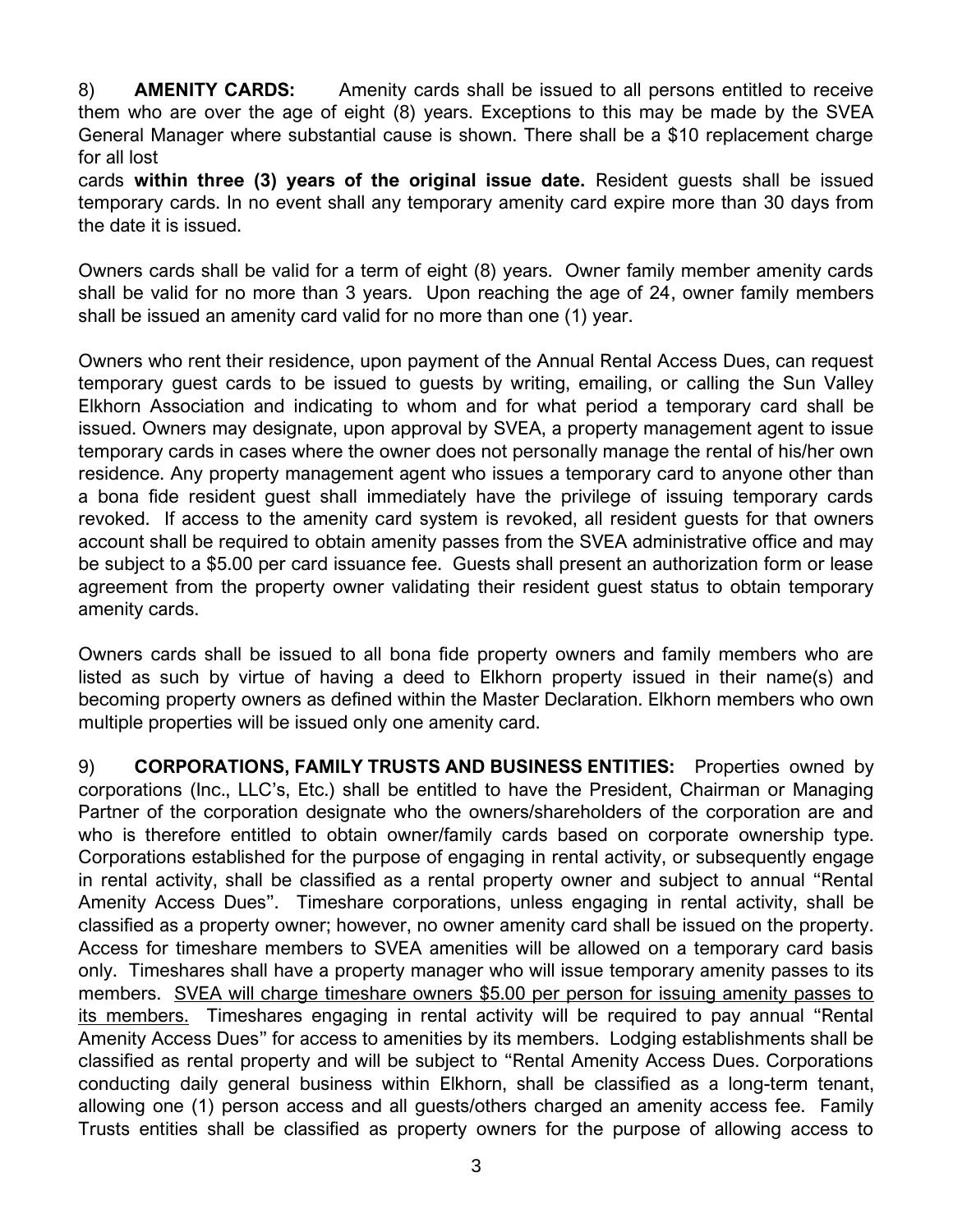recreational amenities unless the Family Trust engages in rental activity. Family Trusts engaging in rental activity shall be subject to annual "Rental Amenity Access Dues" and classified as a short or long-term based on the type of rental activity. All qualifying Corporate entities, or more particularly its members/shareholders eligible for long-term amenity access, shall be issued owner/family member type cards not to exceed one (1) year in duration.

10) **DISPUTE RESOLUTION:** Any dispute with respect to the issuance of owner cards shall be resolved by the Sun Valley Elkhorn Association General Manager. An appeal of the General Manager's decision may be submitted to the Board of Directors of the Sun Valley Elkhorn Association. The decision of the Board of Directors shall be final. The procedure (notices, time, form, content, appeals, etc.) to be followed in cases where amenity card issuance is appealed shall be in compliance with the procedures as established for THE "Violation Appeals" process within the governing documents and Board approved policies of the Sun Valley Elkhorn Association.

11) **FORM AND TERMS OF PAYMENT:** Amenity Access Fees may be paid using cash, credit card or personal check. A returned check fee of \$35 will be applied to the owner's account. No refunds will be issued. Owner may not charge the amenity access fee to their account at this time.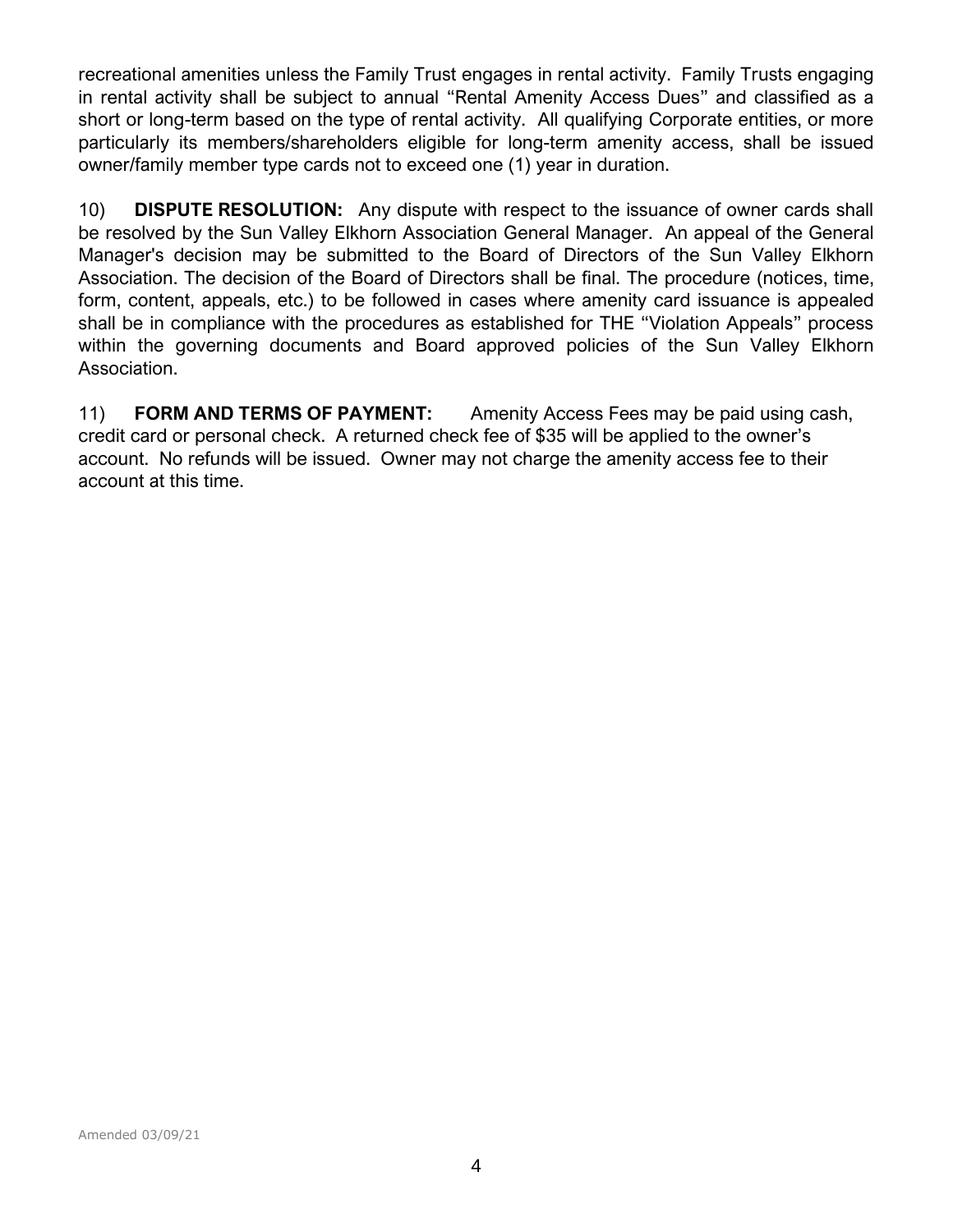

## **ELKHORN RULE NO. 2**

## **COLLECTION POLICY**

This policy is in accordance with Section 9.06 of the Master Declaration. The semi-annual payment was initiated on November 1, 2001 and will continue thereafter.

- 1. When an account is not paid within ninety (90) days of the **BILLING DATE,** a demand letter is sent to the owner by certified mail allowing thirty (30) days to make full payment. A \$25 charge and late fees are automatically debited to the account.
- 2. If full payment is not received within the thirty (30) day period, the following action is taken:
	- A. A lien is prepared and recorded against the property, and a \$200 lien charge is charged to the owner.
	- B. All owner/guest cards and amenity privileges are revoked. Revoked amenity privileges shall not be reinstated until such time as the account is current and the lien has been released.
	- C. The Credit Bureau of Blaine County is automatically notified through the Blaine County Recorder's office.
	- D. All voting rights are suspended until the account is current and the lien has been released.
- 3. If full payment is not received, including all lien charges and other fees, within thirty (30) days following the filing of the lien, foreclosure proceedings or other legal actions will be initiated. All associated legal fees will be charged to the owner.
- 4. Notwithstanding the contrary provisions of paragraphs 1, 2 and 3, above, in the event of the commencement of a proceeding to foreclose a lien which would be superior to any lien filed against the property by the Association, the Association may immediately file a lien against the property and initiate foreclosure or other proceedings of its own.

There are **NO EXCEPTIONS** to this policy. Everyone will be treated equally. There are no payment plans.

Incorporated with our Collection Policy, the Board of Directors has approved the following billing policy:

| <b>BILLING</b><br><b>DATE</b> | <b>DUE</b><br><b>DATE</b> | <b>SEMI-ANNUAL</b><br><b>PERIOD</b> | <b>DATE LATE</b><br><b>CHARGES BEGIN &amp;</b><br><b>DEMAND LETTER SENT</b> |
|-------------------------------|---------------------------|-------------------------------------|-----------------------------------------------------------------------------|
| October 1                     | November 30               | November thru April                 | January 1                                                                   |
| April 1                       | May 31                    | May thru October                    | July 1                                                                      |

Accounts are due the last day of the first month of the semi-annual period. All balances not paid within thirty (30) days of the **DUE DATE** will be subject to a 1-3/4% per month late charge, for an effective annual rate of 21%.

NOTE: There will be a \$25 charge for all returned checks.

Original Rule No. 2 adopted 9/23-1993 Amended 10/05/2001 Amended 2/13/2006 Amended 7/15/2010 Amended 7/19/2011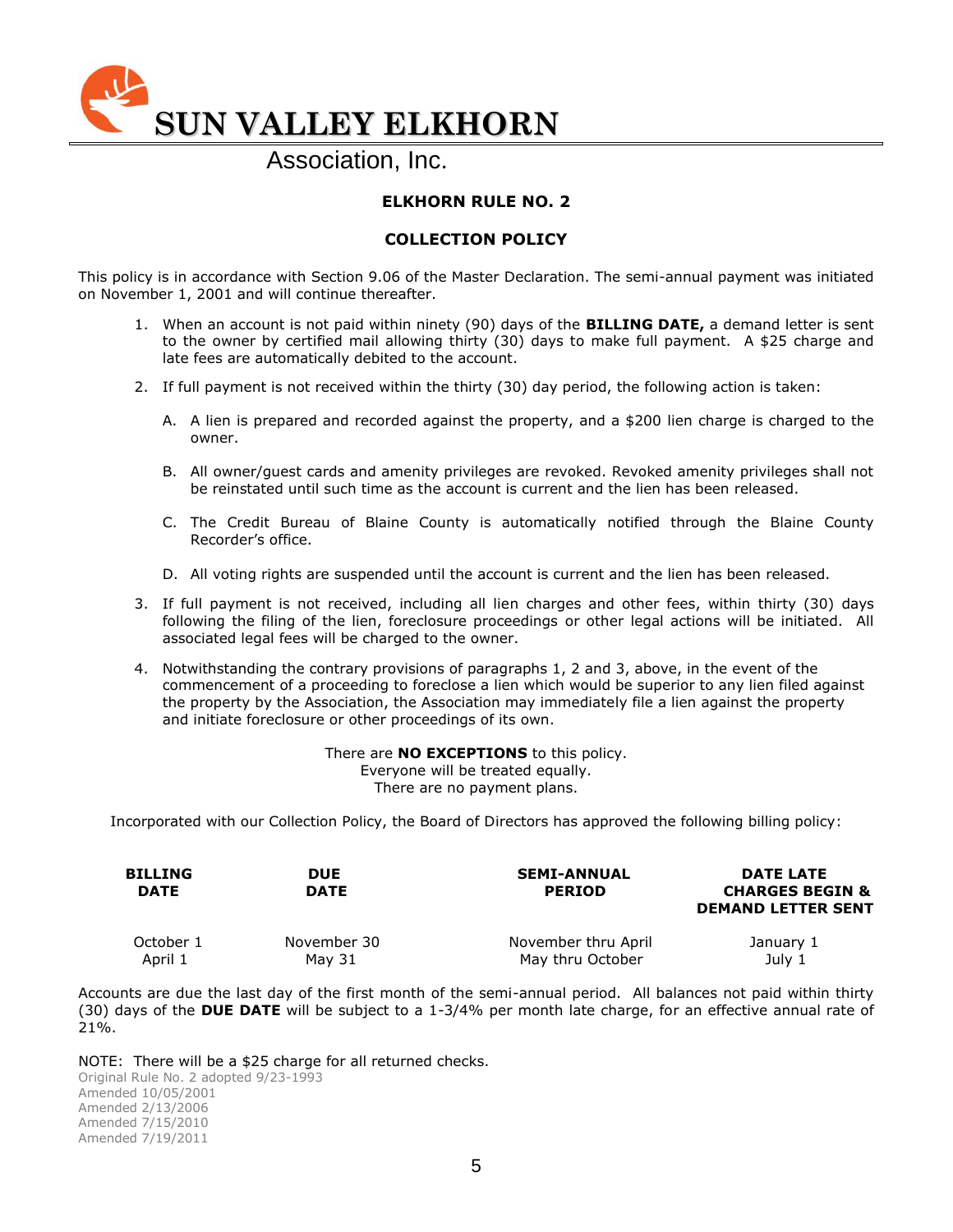

## **ELKHORN RULE NO. 3**

#### **AN ELKHORN RULE PURSUANT TO MASTER DECLARATION OF COVENANTS, CONDITIONS AND RESTRICTIONS**

Consistent with the requirements of Article VI, Section 6.06, and Article IX, Section 9.06, of the Master Declaration, and as set forth in that certain Resolution of the Board of Directors passed and approved at the Board of Directors' meeting conducted January 2, 1985, it is hereby provided that the interest rate to be assessed upon regular and special assessments of the Sun Valley Elkhorn Association, Inc., which are past due shall be 21%, simple interest.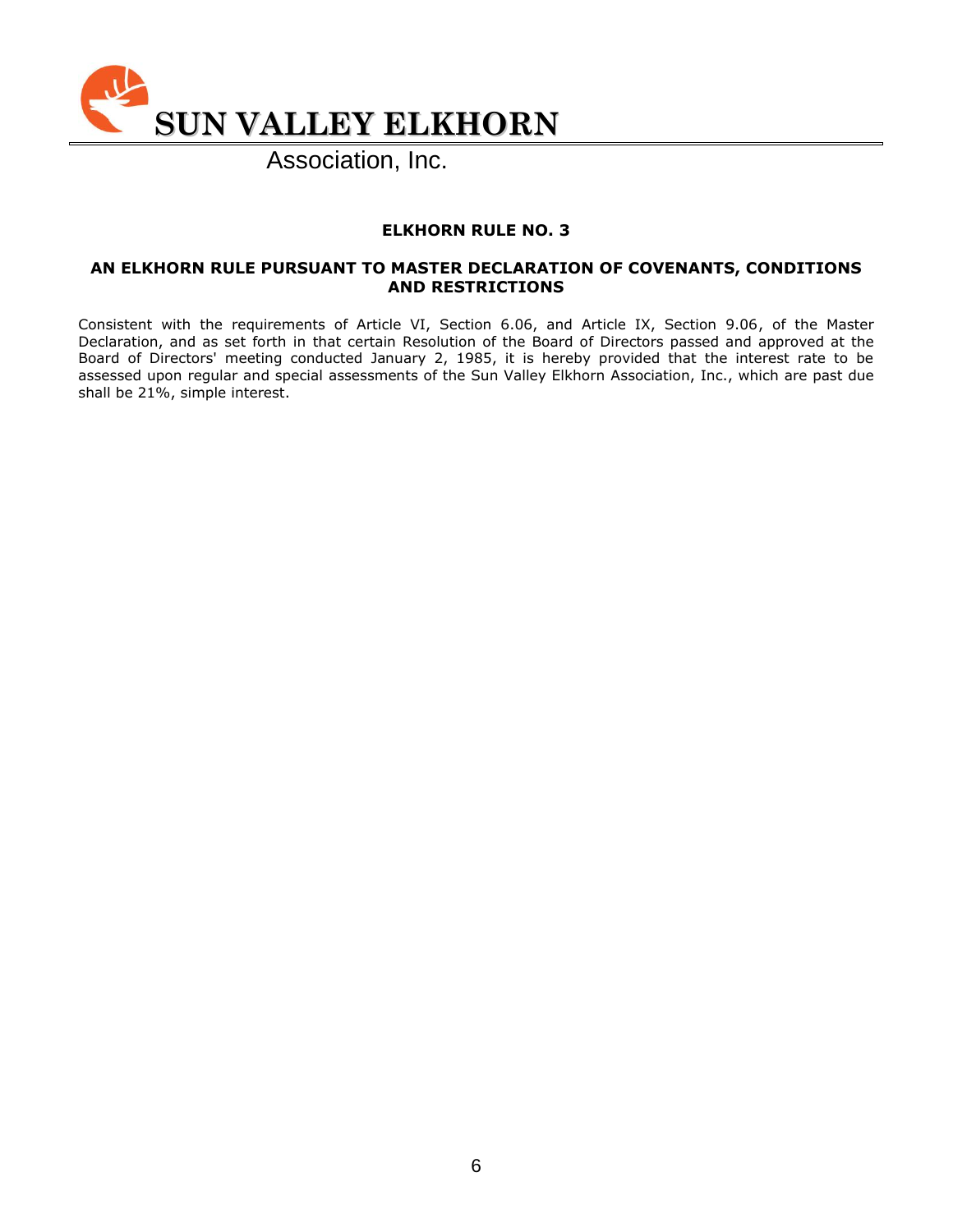

## **ELKHORN RULE NO. 4**

#### **MAILING PROCEDURES**

It is the responsibility of the property owners of the Sun Valley Elkhorn Association to provide the appropriate official address or addresses to which notices shall be sent by the Sun Valley Elkhorn Association of the purpose of citing them for violation, for billing and for like purposes. Delivery to an outdated or improper address shall not render the notice ineffective unless the proper address had, in fact, been timely provided to the Sun Valley Elkhorn Association.

For service of process for any reason, for any notice or decision, or any other from the Sun Valley Elkhorn Association or any Board or Committee thereof, such notice or service shall be sent by ordinary United States mail at the address of record with the Sun Valley Elkhorn Association provided by the owner. Such service shall be complete 7 days after the document is deposited postage prepaid in the United States mail. When such notice is given by mail, it may be given by regular mail and such notice when served by regular mail shall be considered sufficient notice.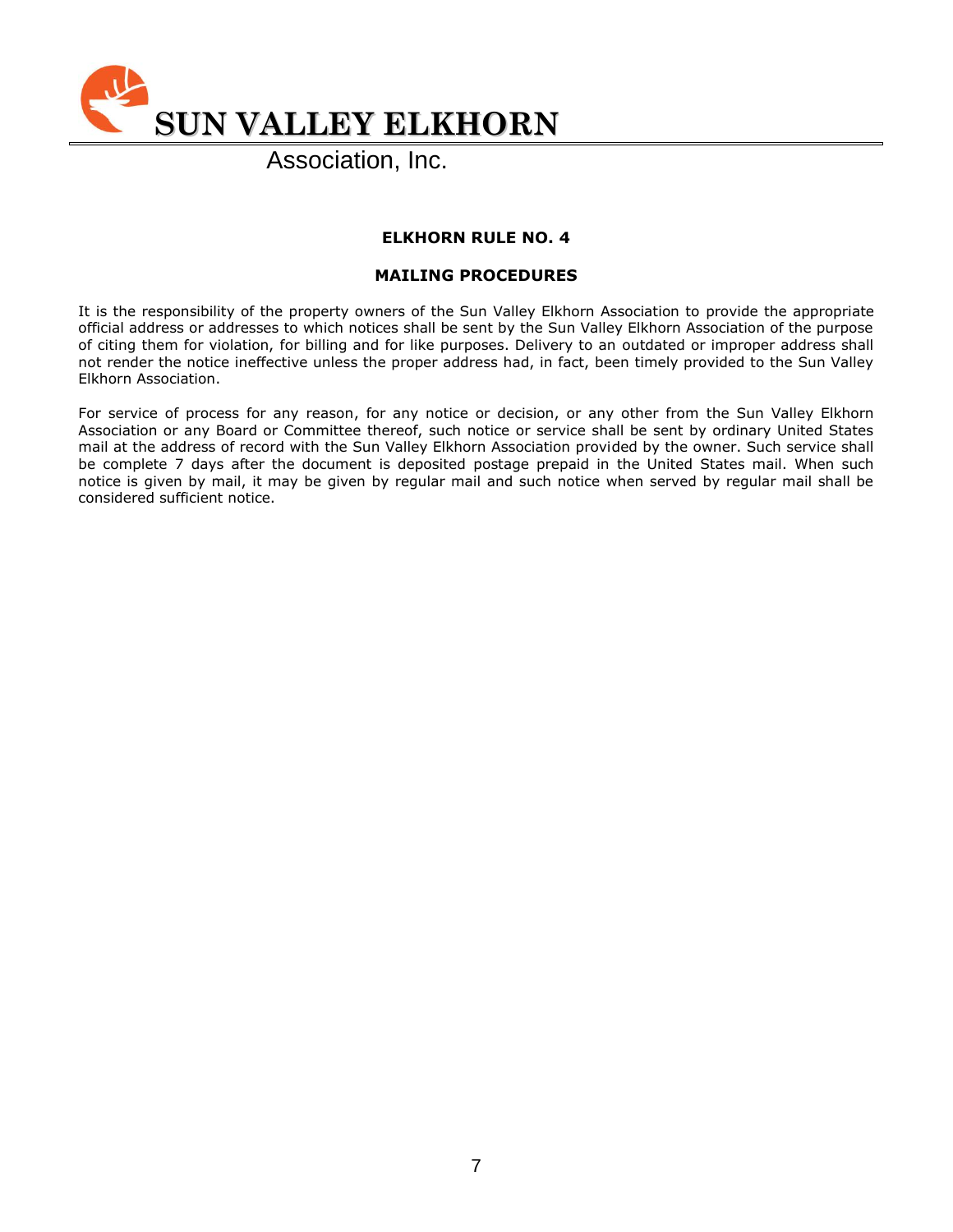

# **ELKHORN RULE NO. 5**

#### **COMMERCIAL VEHICLE PARKING**

Pursuant to Section 3.16 of the Master Declaration and notwithstanding any other provision of said Master Declaration, by this rule it is Sun Valley Elkhorn Association policy that commercial vehicles, such as, but not limited to trucks, buses, utility or recreational vans or carts, etc., used in Elkhorn commercial operations by the Elkhorn Resort, may be parked in the parking located to the west of the hotel and adjacent to the Elkhorn ski lift, commonly known as the West Hotel Parking Lot and the presence of such vehicles in said lot shall be deemed, pursuant to Section 3.16 of the Master Declaration, not to be a violation of said Declaration.

Further, vehicles as allowed under Master Declaration Section 3.13 may display commercial signage and park in public and/or private parking areas pursuant to the following:

- Limit one commercial vehicle per Elkhorn property.
- Said commercial vehicle must be the primary means of transportation for the vehicle owner.
- Size, content and display of signage may be subject to SVEA Board review and approval.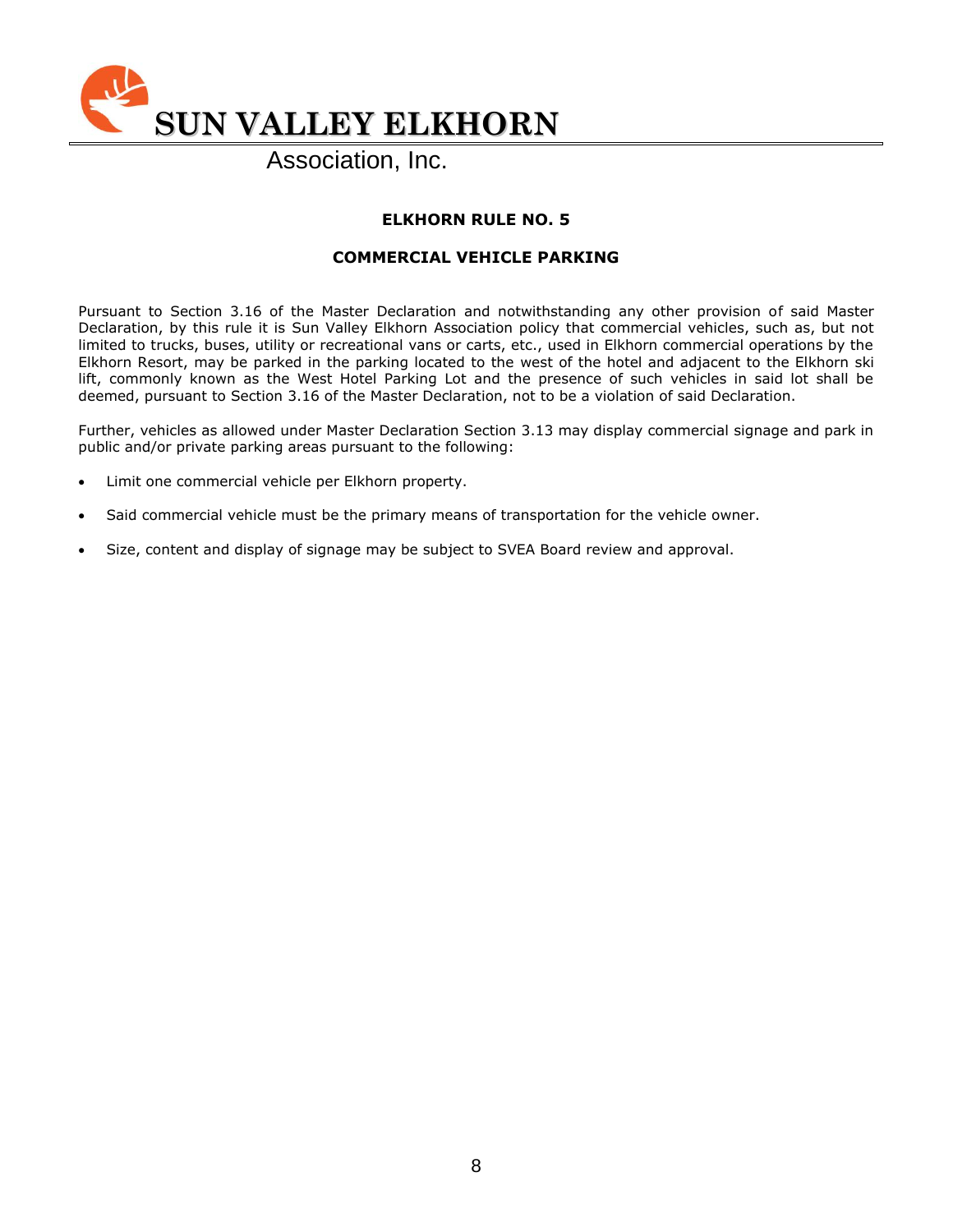**SUN VALLEY ELKHORN**

Association, Inc.

## **ELKHORN RULE NO. 6**

#### **ANIMAL CONTROL**

Pursuant to Section 3.05 of the Master Declaration, and in the interest of promoting responsible pet ownership and care, the following rule is adopted by the Sun Valley Elkhorn Association Board of Directors effective September 24, 1992:

## **Animal Control**

- 1. Pets shall not be permitted on Sun Valley Elkhorn Association property except in accordance with the City of Sun Valley's Animal Control Ordinance.
- 2. Owners or their agents shall control their pets at all times so as not to constitute a nuisance.
- 3. Owners or their agents shall not permit their pets to trespass on private property in Elkhorn.
- 4. Owners or their agents shall immediately clean up after their pets.
- 5. Any violation by an Association member of the Sun Valley Animal Control Ordinance shall constitute a violation of this rule.

#### **Enforcement**

Violation of this rule shall be initially determined by the Violation Hearing Board. Owners allegedly violating this rule shall be notified, pursuant to the SVEA Violation process, and have the right to appeal the Violation Hearing Board's decision to the Sun Valley Elkhorn Association Board of Directors. Penalties may include a special assessment of up to \$10 per each occurrence and/or loss of use of Elkhorn amenities.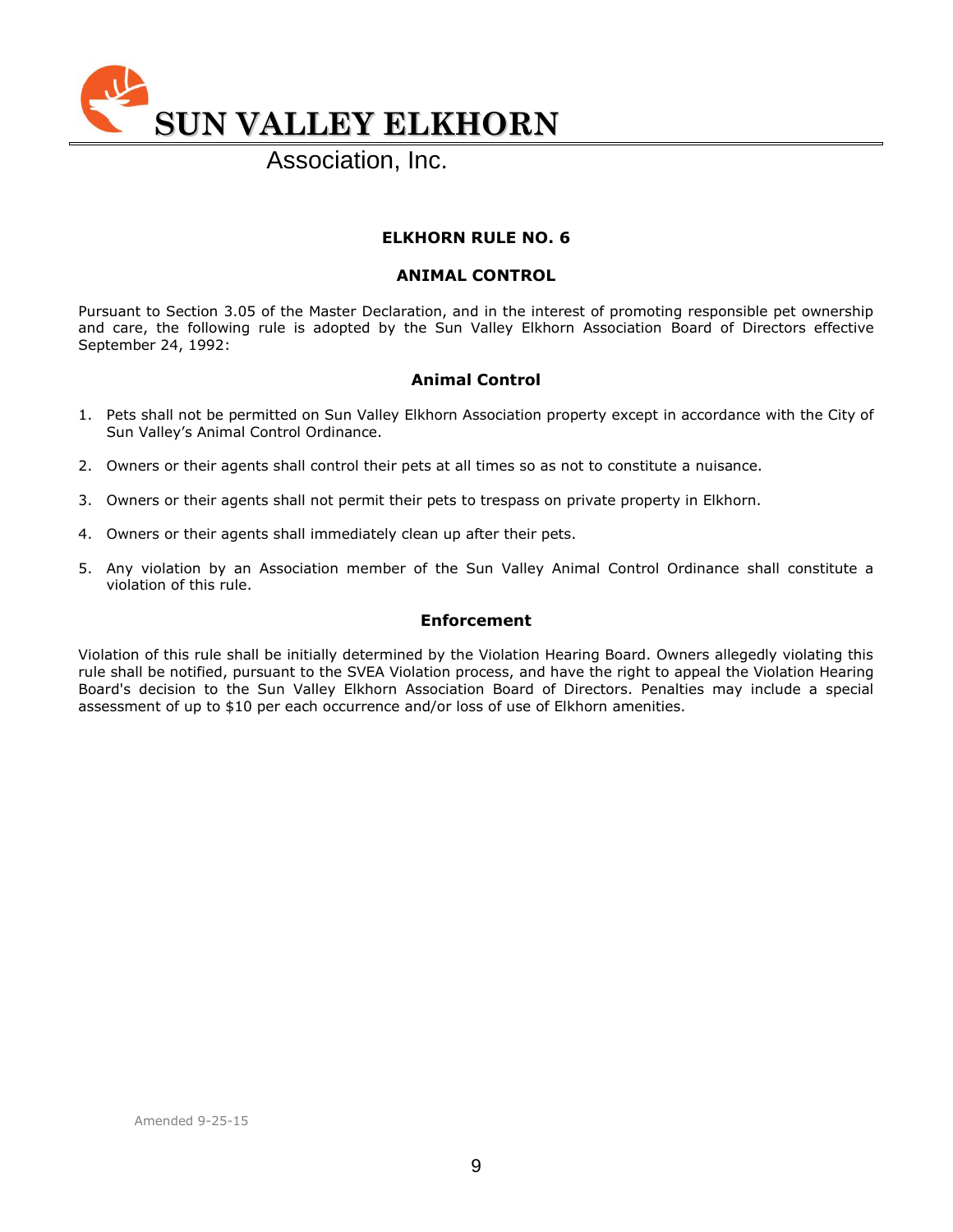

# **ELKHORN RULE NO. 7**

## **SUSPENSION OF VOTING RIGHTS**

Be it resolved that pursuant to Article VI, Section 6.04H of the Master Declaration any owner who is not fully paid and current for all regular and special assessments and any interest penalties, charges, fees, etc., attendant to their property whether for Master Association, Subassociations, Architectural Design Committee or other amounts owed, said owner shall be denied the right to vote in any regular or special meeting of the Sun Valley Elkhorn Association until all amounts owed are fully paid and current.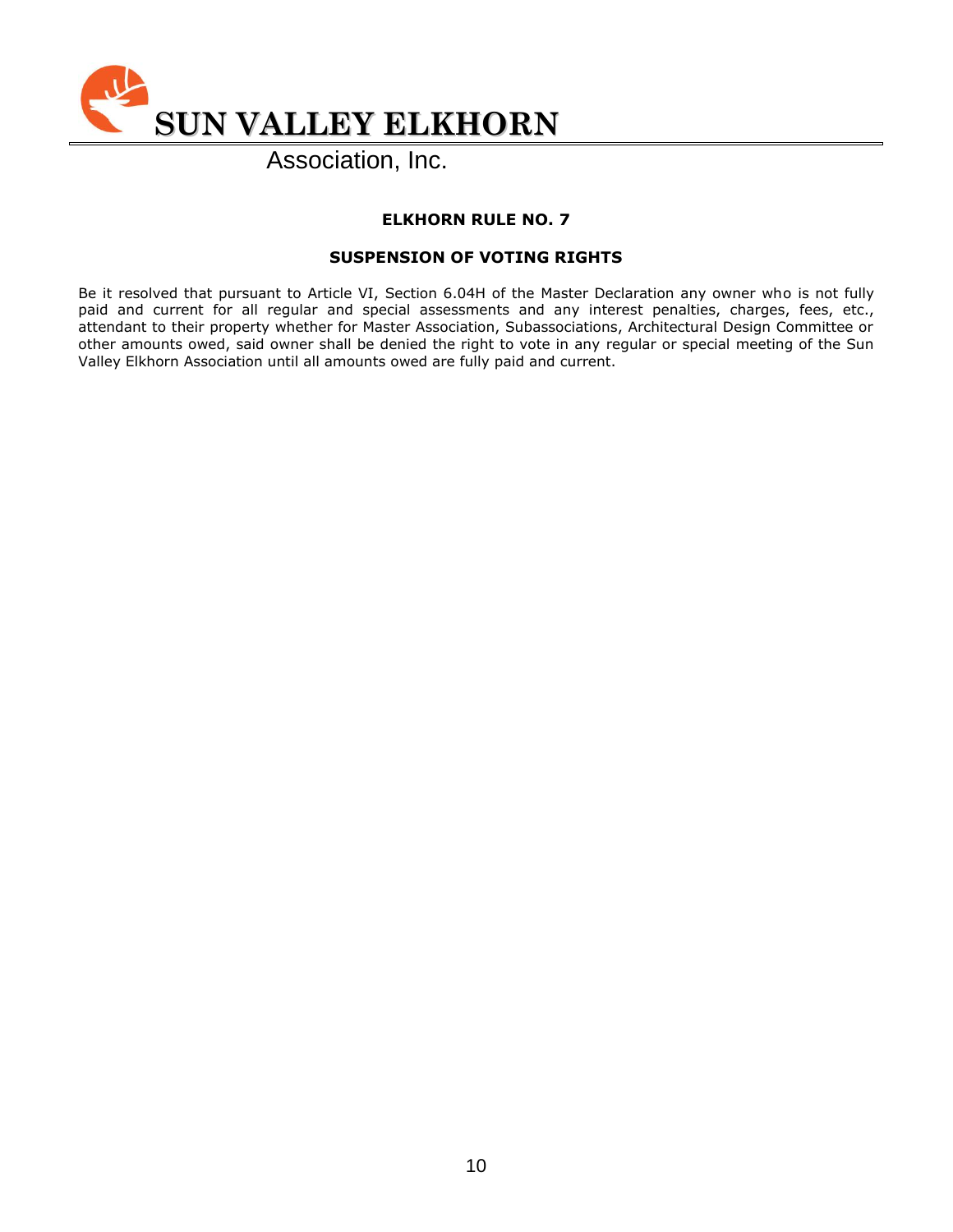

## **ELKHORN RULE NO. 8 – AMENDED**

## **POOL AND HOT TUB RULES**

#### **For Your Health**

- All persons must take a shower before entering the pool
- No one with an infectious disease or open wound will be allowed in the pool
- Proper swim attire is required
- Swim diapers are required for children who are 3 years or younger
- Spitting, spouting of water, blowing the nose, etc., into the pool is prohibited
- No smoking
- No pets

#### **For Your Safety**

- No alcohol or glass containers in pool area
- No running, rough play, throwing objects, playing "holding breath" games or long underwater swims
- No climbing on guard towers, hanging on ropes, or swinging or playing on steps or ladders
- No flotation devices, rafts, tubes, balls, boats, torpedoes, or mermaid tails
- Evacuating the pool and deck area during electrical storms is mandatory
- No sunbathing near the edge of the pool

#### **Diving**

- Diving is allowed only in designated area; no diving off sides of pool
- One person at a time on the diving board
- One bounce only on the diving board
- No swimming in diving tank while divers are using board
- Divers must swim to the side and climb out after diving

#### **General Rules**

- No one under age 7 shall be allowed in the pool area without suitable adult supervision
- Non-swimmers must remain in water that is not above their shoulders in depth
- No one shall go outside the roped in shallow end area unless he or she has the ability to swim a minimum of 25 yards
- Swimming is allowed in designated areas only
- No trespassing when the pool is closed

#### **Hot Tub Rules: As recommended by the American Red Cross and the CDC**

- No one under the age of 5 will be allowed in the hot tub
- No one under age 14 shall be allowed in hot tub and sauna without adult supervision

Amended 3/7/19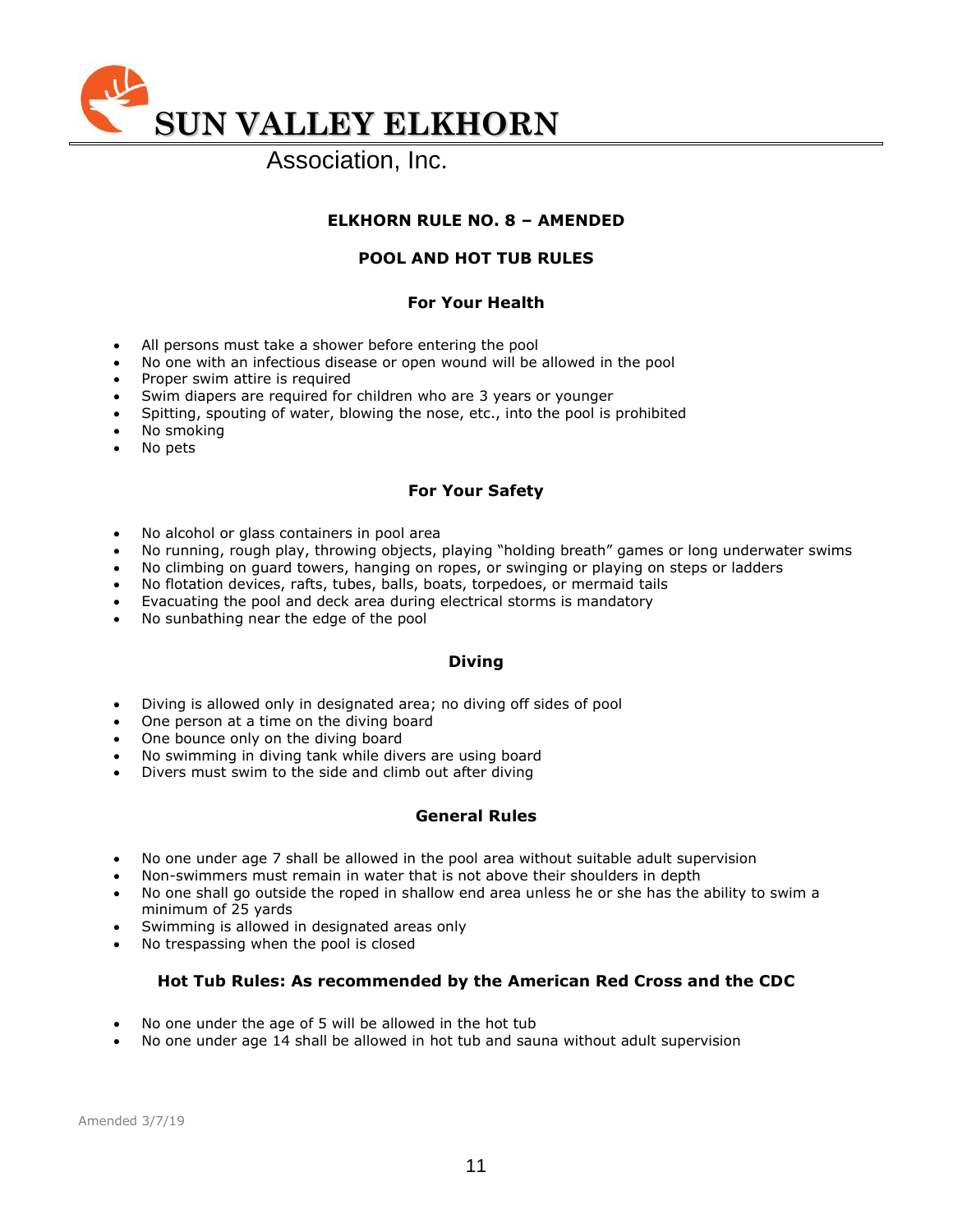

# **ELKHORN RULE NO. 9**

## **POSTED TENNIS COURT REGULATIONS**

- 1. All players must check in at the tennis shop with proper identification
- 2. Proper tennis attire and shoes are required at all times
- 3. Shirts must be worn at all times
- 4. Un-sportsmanlike conduct and profanity will not be tolerated
- 5. No food or glass containers on the courts
- 6. No pets are allowed on the tennis courts and tennis area
- 7. No skateboards, rollerblades or bicycles
- 8. No smoking
- 9. No running shoes